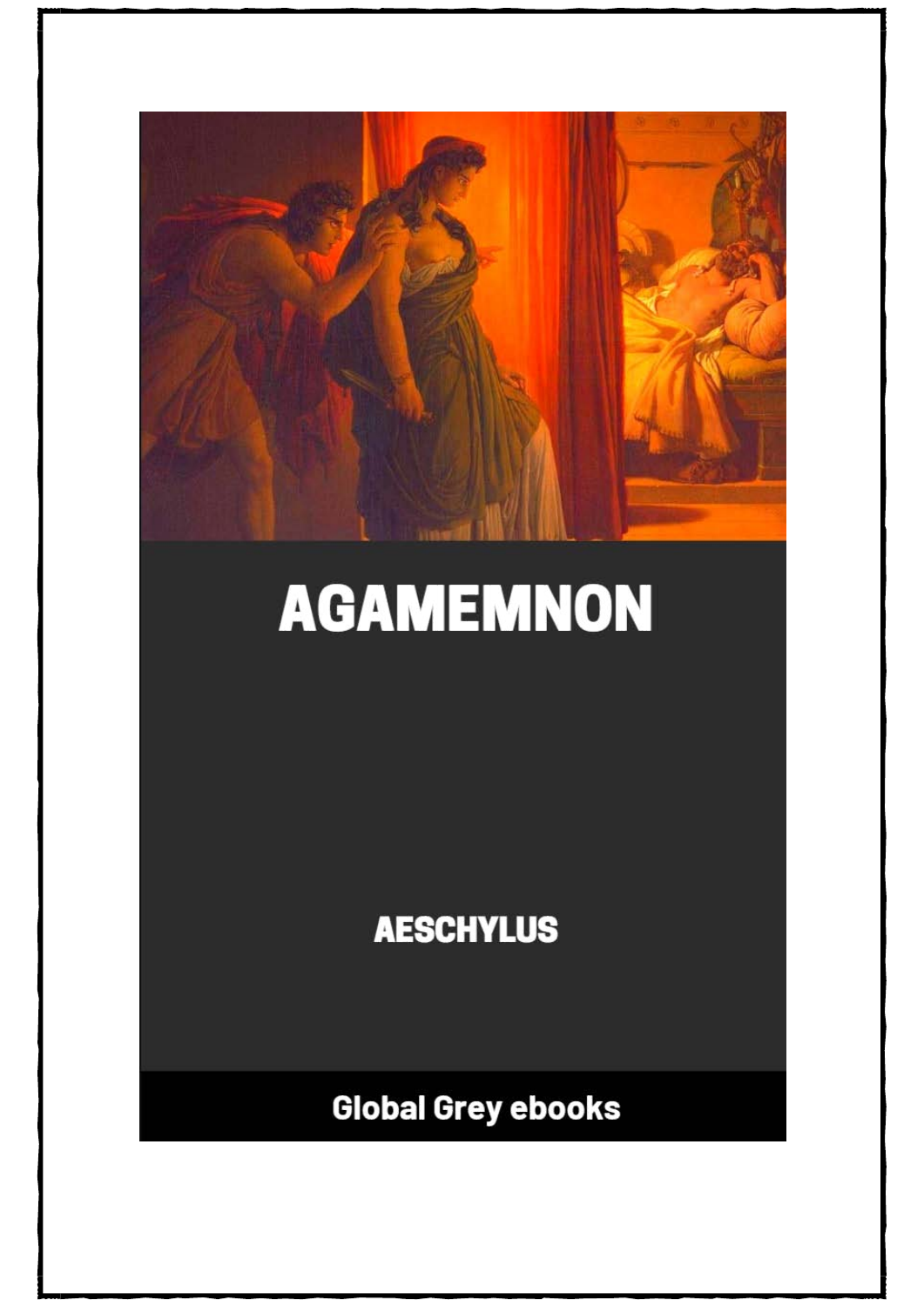## **AGAMEMNON**

### **BY AESCHYLUS**

**TRANSLATED BY GILBERT MURRAY**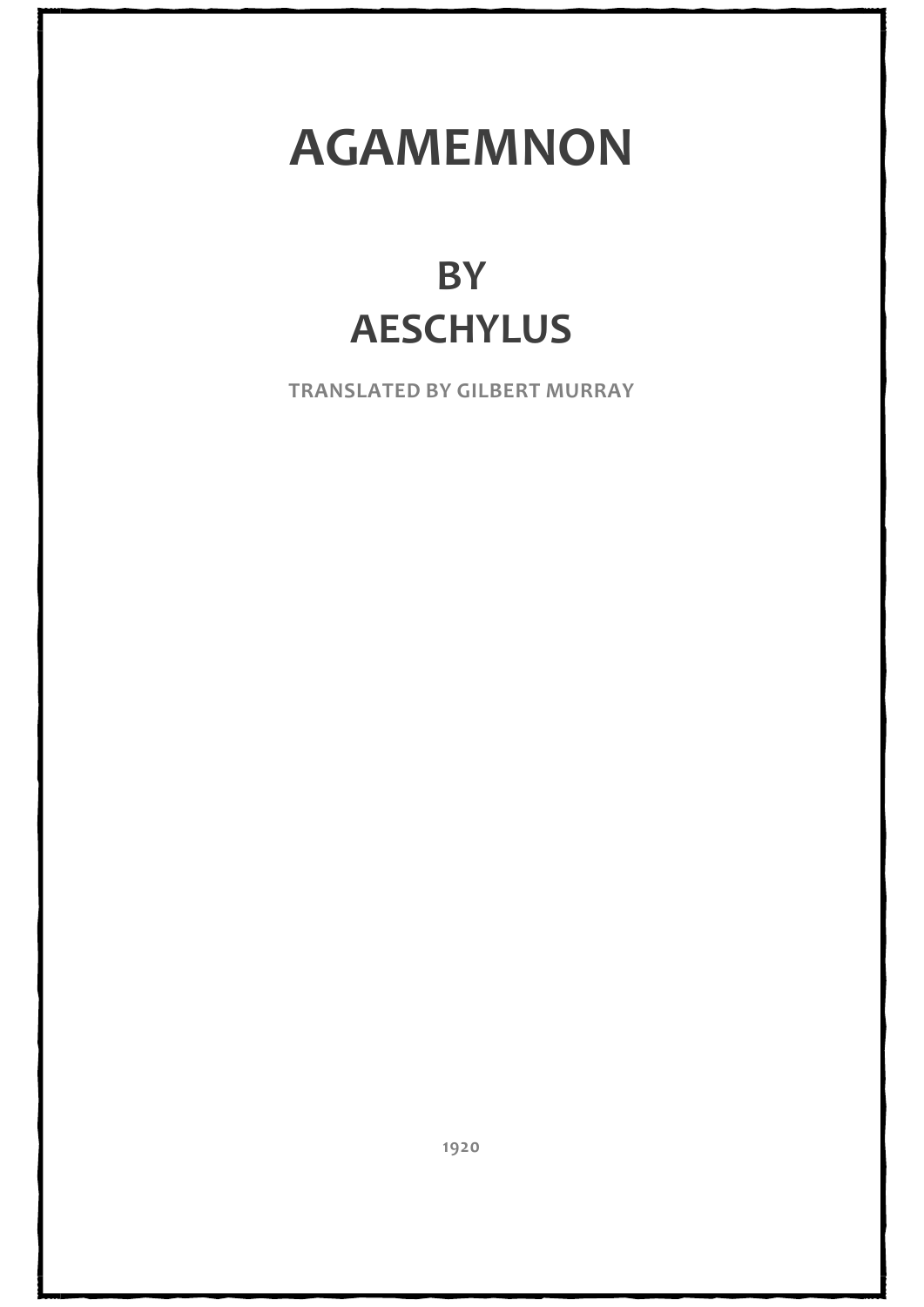*Agamemnon By Aeschylus.*

*This edition was created and published by Global Grey*

*©GlobalGrey 2020*

*Get more free ebooks at*



*[globalgreyebooks.com](https://www.globalgreyebooks.com/index.html)*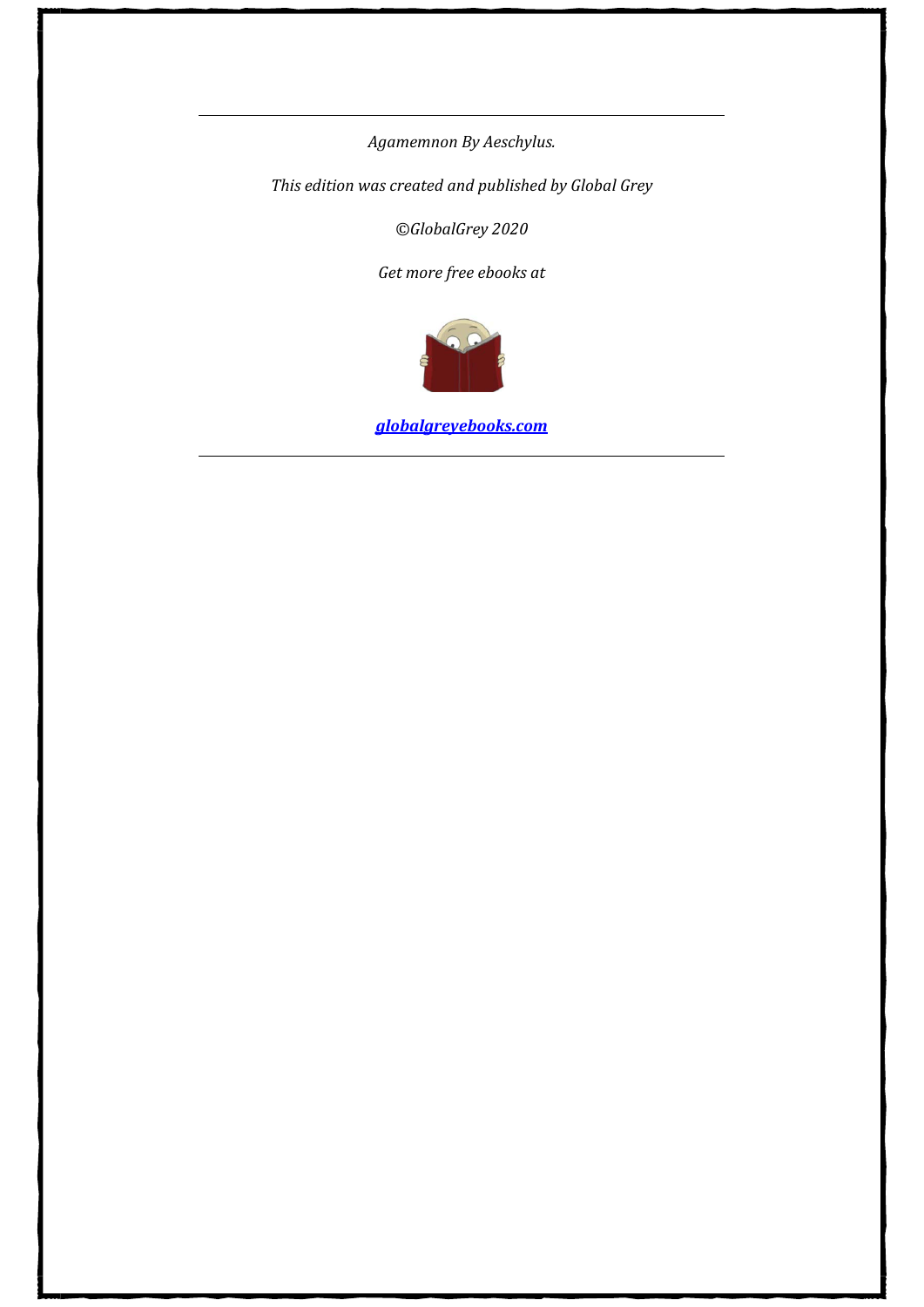**CONTENTS** [Preface](#page-4-0) [Characters In The Play](#page-10-0) [Characters Mentioned In The Play](#page-11-0) [The Agamemnon](#page-12-0)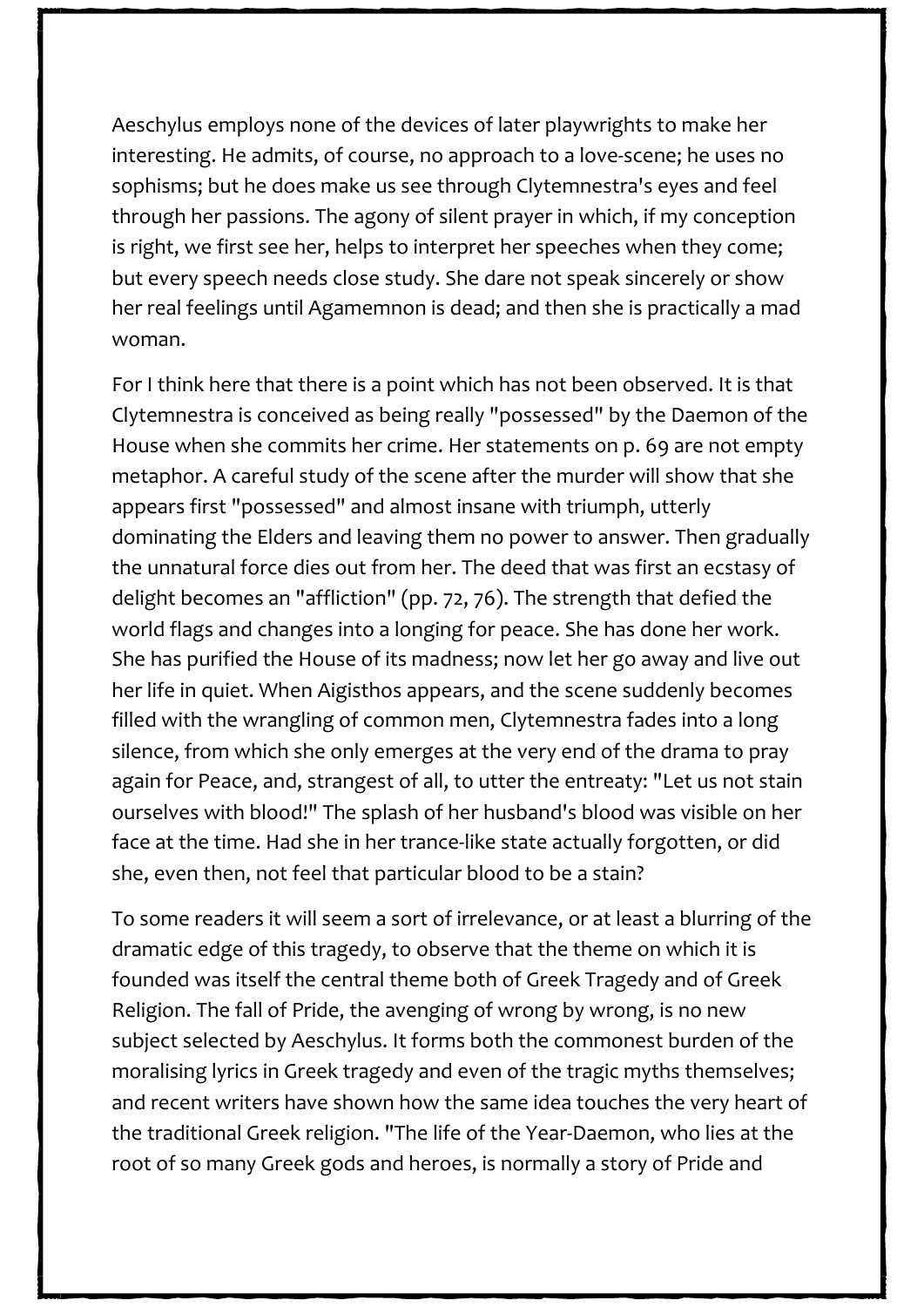Punishment. Each year arrives, waxes great, commits the sin of Hubris and must therefore die. It is the way of all Life. As an early philosopher expresses it, "All things pay retribution for their injustice one to another according to the ordinance of Time."[1](#page-9-0)

To me this consideration actually increases the interest and beauty of the *Oresteia*, because it increases its greatness. The majestic art, the creative genius, the instinctive eloquence of these plays—that eloquence which is the mere despair of a translator—are all devoted to the expression of something which Aeschylus felt to be of tremendous import. It was not his discovery; but it was a truth of which he had an intense realization. It had become something which he must with all his strength bring to expression before he died, not in a spirit of self-assertion or of argument, like a discoverer, but as one devoted to something higher and greater than himself, in the spirit of an interpreter or prophet.

<span id="page-9-0"></span>1 See my *Four Stages of Greek Religion*, p. 47. Cornford, *From Religion to Philosophy*, Chapter I. See also the fine pages on the Agamemnon in the same writer's *Thucydides Mythistoricus*, pp. 144, ff. (E. Arnold 1907). G. M.

6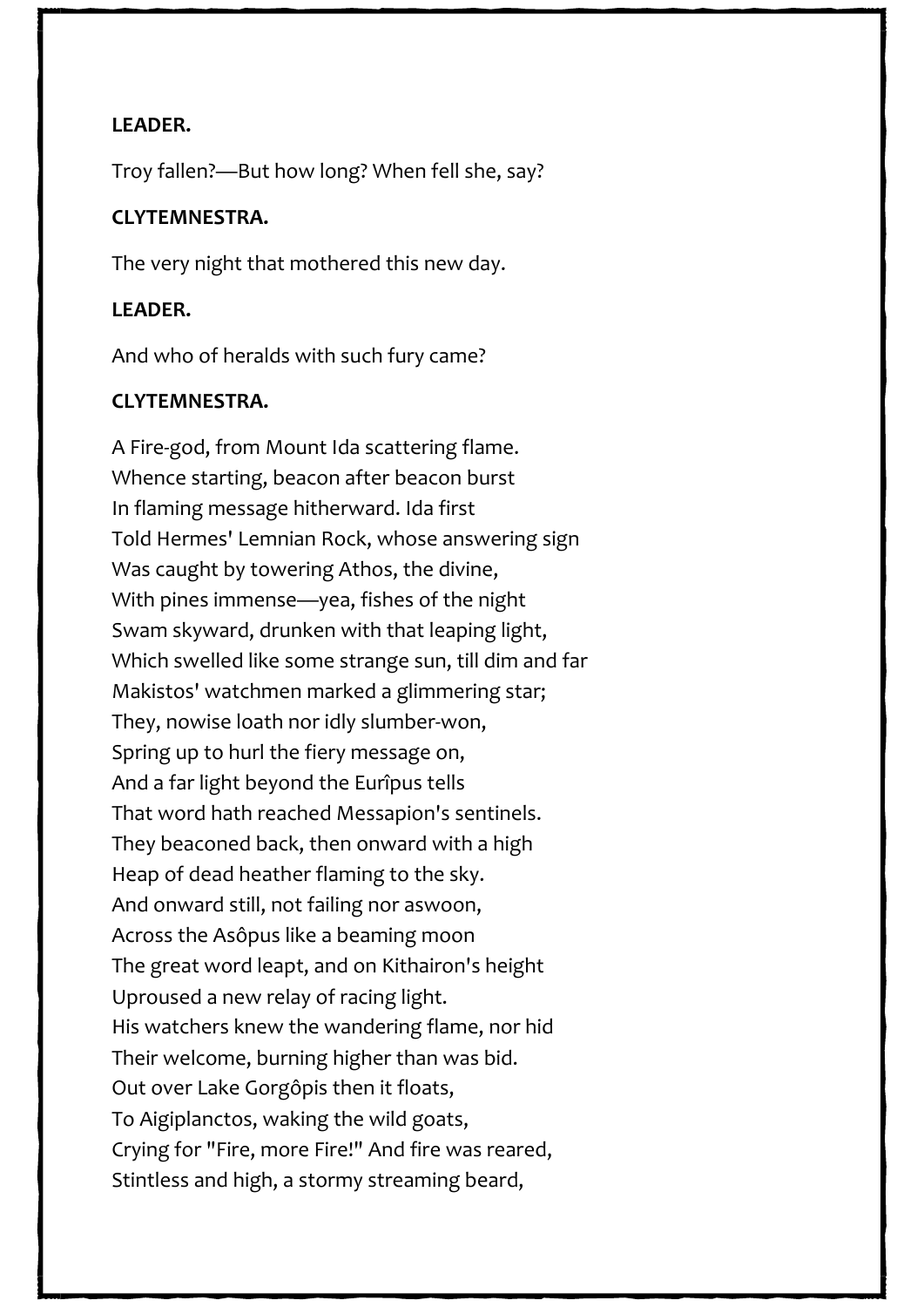That waved in flame beyond the promontory Rock-ridged, that watches the Saronian sea, Kindling the night: then one short swoop to catch The Spider's Crag, our city's tower of watch; Whence hither to the Atreidae's roof it came, A light true-fathered of Idaean flame. Torch-bearer after torch-bearer, behold The tale thereof in stations manifold, Each one by each made perfect ere it passed, And Victory in the first as in the last. These be my proofs and tokens that my lord From Troy hath spoke to me a burning word.

#### **LEADER.**

Woman, speak on. Hereafter shall my prayer Be raised to God; now let me only hear, Again and full, the marvel and the joy.

#### **CLYTEMNESTRA.**

Now, even now, the Achaian holdeth Troy! Methinks there is a crying in her streets That makes no concord. When sweet unguent meets With vinegar in one phial, I warrant none Shall lay those wranglers lovingly at one. So conquerors and conquered shalt thou hear, Two sundered tones, two lives of joy or fear. Here women in the dust about their slain, Husbands or brethren, and by dead old men Pale children who shall never more be free, For all they loved on earth cry desolately. And hard beside them war-stained Greeks, whom stark Battle and then long searching through the dark Hath gathered, ravenous, in the dawn, to feast At last on all the plenty Troy possessed, No portion in that feast nor ordinance,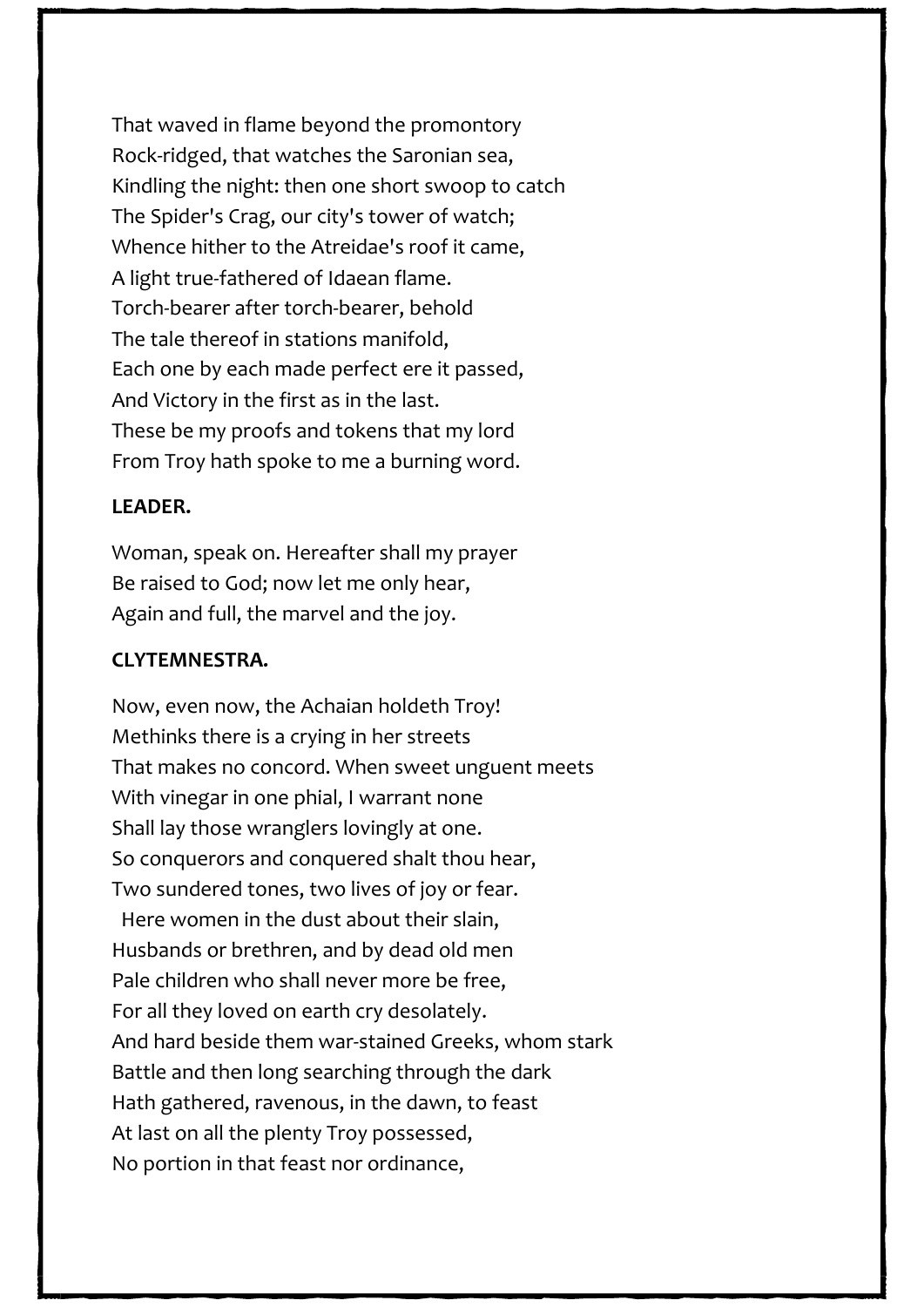But each man clutching at the prize of chance. Aye, there at last under good roofs they lie Of men spear-quelled, no frosts beneath the sky, No watches more, no bitter moony dew…. How blessèd they will sleep the whole night through! Oh, if these days they keep them free from sin Toward Ilion's conquered shrines and Them within Who watch unconquered, maybe not again The smiter shall be smit, the taker ta'en. May God but grant there fall not on that host The greed of gold that maddeneth and the lust To spoil inviolate things! But half the race Is run which windeth back to home and peace. Yea, though of God they pass unchallengèd, Methinks the wound of all those desolate dead Might waken, groping for its will….

Ye hear

A woman's word, belike a woman's fear. May good but conquer in the last incline Of the balance! Of all prayers that prayer is mine.

#### **LEADER.**

O Woman, like a man faithful and wise Thou speakest. I accept thy testimonies And turn to God with praising, for a gain Is won this day that pays for all our pain.

 [CLYTEMNESTRA *returns to the Palace. The* CHORUS *take up their position for the Second Stasimon.*

#### **AN ELDER.**

0 Zeus, All-ruler, and Night the Aid, Gainer of glories, and hast thou thrown Over the towers of Ilion Thy net close-laid, That none so nimble and none so tall